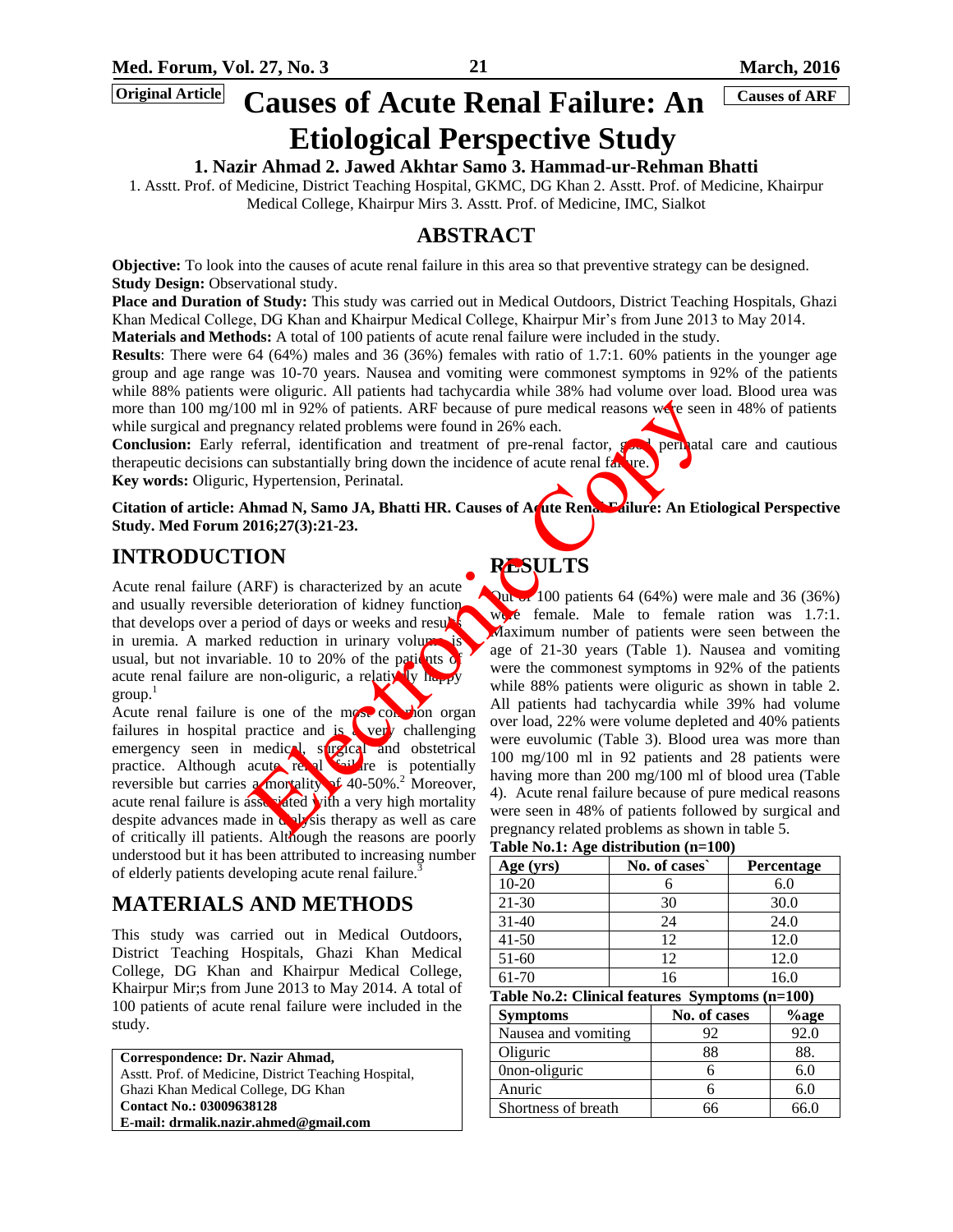| Table No.3: Clinical features signs (n=100) |  |  |  |  |
|---------------------------------------------|--|--|--|--|
|---------------------------------------------|--|--|--|--|

| <b>OSigns</b>   | No. of cases | Percentage |
|-----------------|--------------|------------|
| Tachycardia     | 100          | 100.0      |
| Edematous       | 38           | 38.0       |
| Volume overload | 38           | 38.0       |
| Volume depleted | 22           | 22.0       |
| Euvolumic       | 10           |            |

### **Table No.4: Laboratory findings (n=100)**

| <b>Findings</b>                | Cases | %age |
|--------------------------------|-------|------|
| Blood urea 100 mg/100 ml       | 92    | 92.0 |
| Blood urea 200 mg/100 ml       | 28    | 28.0 |
| S. creatinine 2-6 mg           | 30    | 30.0 |
| S. creatinine $>6$ mg          | 70    | 70.0 |
| Low sodium                     | 60    | 60.0 |
| Increased potassium            | 30    | 30.0 |
| ECG showing hyperkalemia       | 18    | 18.0 |
| Low calcium                    | 62    | 62.0 |
| Pulmonary edema on X-ray chest | 20    | 20.0 |

| Table No.5: Acute renal failure (n=100) |  |  |  |
|-----------------------------------------|--|--|--|
|-----------------------------------------|--|--|--|

| <b>Acute renal failure</b> | No. of cases | <b>Percentage</b> |
|----------------------------|--------------|-------------------|
| Pure medically related     | 48           | 48.0              |
| Surgically related         | 26           | 26.0              |
| Pregnancy related          | 26           | 26.0              |

# **DISCUSSION**

Prevalence of ARF in hospital practice is appallingly high. Unfortunately, no reliable statistics about acute renal failure in Pakistan are available hence it difficult to measure the magnitude of this problem. study reveals a figure of around  $5\%$  acute renal failure of all hospital admissions and every third baties intensive care unit was having  $ARF<sup>4</sup>$  and study reported that out of 2000 hospital admissions, 5% were having acute renal failure. These are the large hospital studies but the incidence of  $ARF$  in community is at least twice as high the incidence reported from renal unit based study.<sup>5</sup>

Most of the acute renal with the patients in this study had pure medical reasons 48% while surgically related and pregnancy related admissions were 26\$ each. This is in contrast to the western studies. A study showed that 60% of all the patients of acute renal failure came with history of trauma and 40% had medical and pregnancy related reasons while 50% of all the patients of ARF had some iatrogenic condition.<sup>6</sup> Our data show that 74% of all cases of ARF are due to medical and pregnancy related problem. This is a significant divergence from the above study however, another study reveals that the sepsis accounted for 38.3%, pregnancy related ARF was seen in 25.7%, haemorrhage in 10.3%, acute GN in 4.6%, obstructive uropathy in 3.4%, nephrotoxic and other poisoning 8.5% of all patients.<sup>7</sup>

In our present study, ARF due to acute GN was seen in 8% of the patients. A study quoted that 7% of all

patients of acute renal failure were having glomerulonephritis.<sup>8</sup> Another study reported acute glomerulohephritis in 4.6% of the cases.<sup>7</sup> It is reported in a study that nephrotoxic drugs (particularly NSAIDS and aminoglycosides) were responsible in 13% of all hospital acquired ARF. This is in contrast to the studies reporting higher incidence of nephrotoxic drugs induced acute renal failure.<sup>9,10</sup>

Analysis of the case record of these 100 patients shows that 58 patients had pre-renal element as the initiating event of ARF but many times more than one etiological factor is responsible. In a study, 600 cases of ARF because of acute tubular necrosis were analyzed which showed that about half of the cases had more than single insult to the kidney function $11$ . Another study revealed that 55% of all patients of ARF had pre-renal elemt<sup>8</sup>. However, it is found that 40-80% of all cases of acute renal failure had pre-renal reasons. $^{10}$ 

Pregnancy related acute renal failure accounted for 26% patients. These figures are very frightening and quite high as compared with the study<sup>7</sup>. In the developed world, the incidence of pregnancy related ARF has substantially come down as reported by various observers. In a report, the incidence of pregnancy related **ARF** fell from 40% to 4.5%.<sup>12</sup> Early recognition of ARF with prompt therapy of reversible cases lead to more favourable outcomes for both gravid and fetus.<sup>13</sup> A Pakistani study reported that the incidence of pregnancy related ARF is much higher than reported in literature and 50% of their patients did not show any  $\epsilon$ covery in kidney function.<sup>14</sup>  $\frac{1}{26}$ <br>  $\frac{1}{26}$ <br>  $\frac{26}{26}$ <br>  $\frac{26}{26}$ <br>  $\frac{26}{26}$ <br>  $\frac{26}{26}$ <br>  $\frac{26}{26}$ <br>  $\frac{26}{26}$ <br>  $\frac{26}{26}$ <br>  $\frac{26}{26}$ <br>  $\frac{26}{26}$ <br>  $\frac{26}{26}$ <br>  $\frac{26}{26}$ <br>  $\frac{26}{26}$ <br>  $\frac{26}{26}$ <br>  $\frac{26}{26}$ <br>  $\frac{26}{26}$ <br>  $\$ 

# **CONCLUSION**

Early referral, identification and treatment of pre-renal factor, good perinatal care and cautious therapeutic decisions can substantially bring down the incidence of acute renal failure.

**Conflict of Interest:** The study has no conflict of interest to declare by any author.

## **REFERENCES**

- 1. Grams ME, Estrella MM, Coresh J, Brower RG, Liu KD. Acute kidney injury. Clin J Am Soc Nephrol 2011; 6(5): 966-73.
- 2. Schner RW, Wang W, Pole B. Mitra A. Acute renal failure. J Clin Invest 2004; 114: 5-14.
- 3. Bellomo R, Ronco C, Kellum JA, Mehta RL, Palevsky P. Acute renal failure - definition, outcome measures, animal models, fluid therapy and information technology needs. Crit Care 2004; 8(4): R204-12.
- 4. Molitoris BA. Acute kidney injury. In: Goldman L, Schafer AI, editors. Cecil medicine.  $24<sup>th</sup>$  ed. Philadelphia:Saunders Elsevier;2011.p.122.
- 5. Pannu N, James M, Hemmelgarn BR, Dong J, Tonelli M, Klarenbach S. Modification of